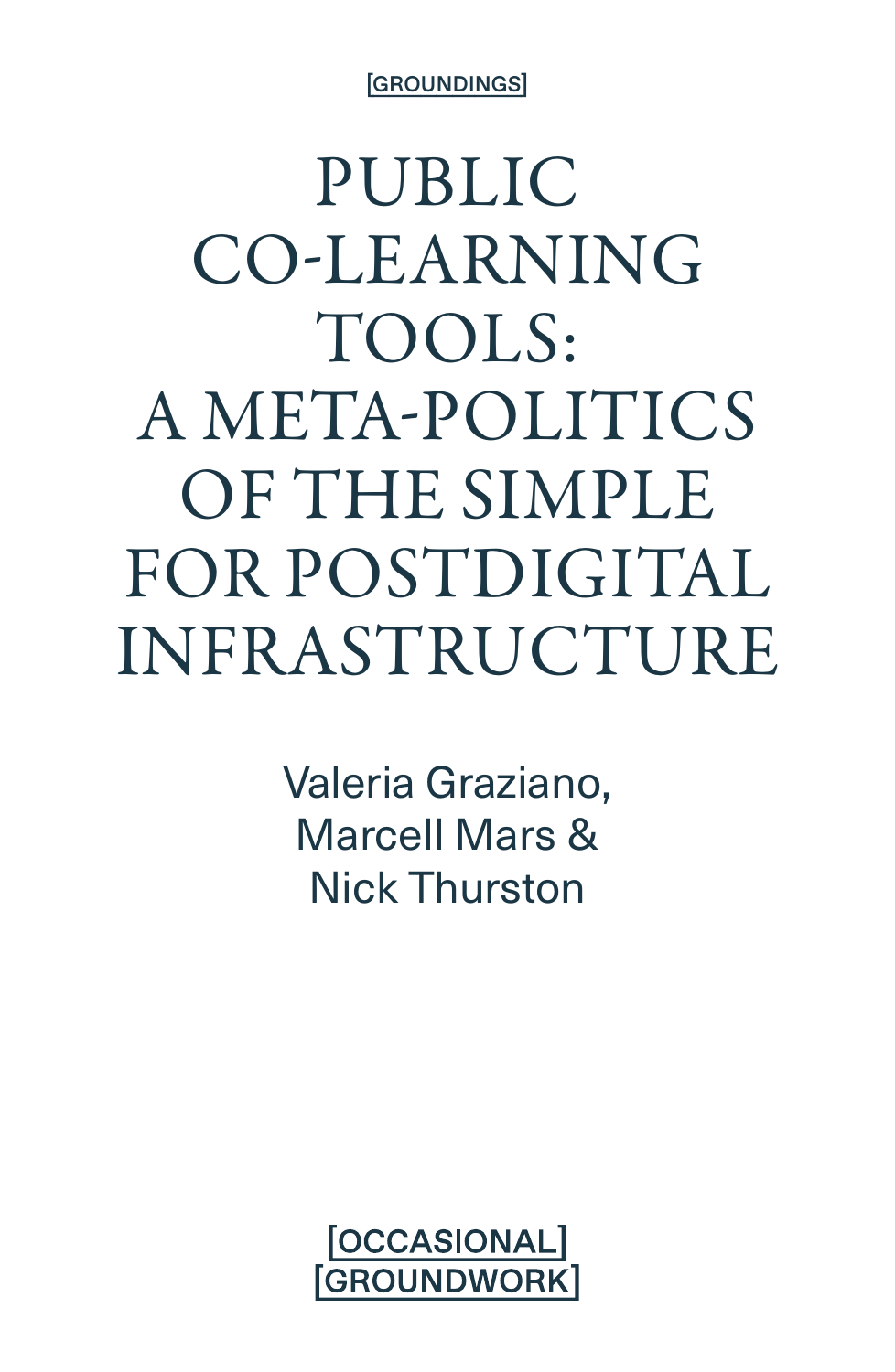0. Digital strategies are a public co-learning opportunity, not just a mechanism for pumping content into the fuel tank of the attention economy.

We can work our way into a trap whereby new technologies capture us because we're exhausted by the endless process of updating – of staying up to date with the promises of an upgraded experience.<sup>1</sup> One response is to freeze and make no changes for fear of that trap. But stasis is another kind of entrapment, especially so in a fast-changing mediascape. An oppositive response is to check if we already have a candidate for improving the situation among the old versions or systems of that technology or its antecedents. Afterall, updating isn't always an upgrade. Sometimes downgrading technology delivers an upgrade, one we don't necessarily understand or value properly because downgrading appears regressive.

Figuring out how to mix new and old solutions when planning or overhauling a digital infrastructure that organises audience access to cultural resources involves two planning challenges. Both of them tie together practical and ethical decision-making. The first challenge is recognising that no public-facing infrastructure exists in a vacuum. Or, to put it better, infrastructures are enmeshed in bigger eco-systems by the networks they host as well as the resources and labour inputs they're made from. The second challenge is re-valuing the balance between short-term improvements in the front-end experience of a networked infrastructure and the possibility of medium- to long-term improvements in the politics of usership our networks encourage.

This short essay polemically champions the value of the latter. Framed by ideas about downgrading and simplifying, it asks readers to think about the value of transparency, literacies, and openform participation when considering the development of digital infrastructures for cultural organisations that care about collective processes and the politics they kindle. We encourage those making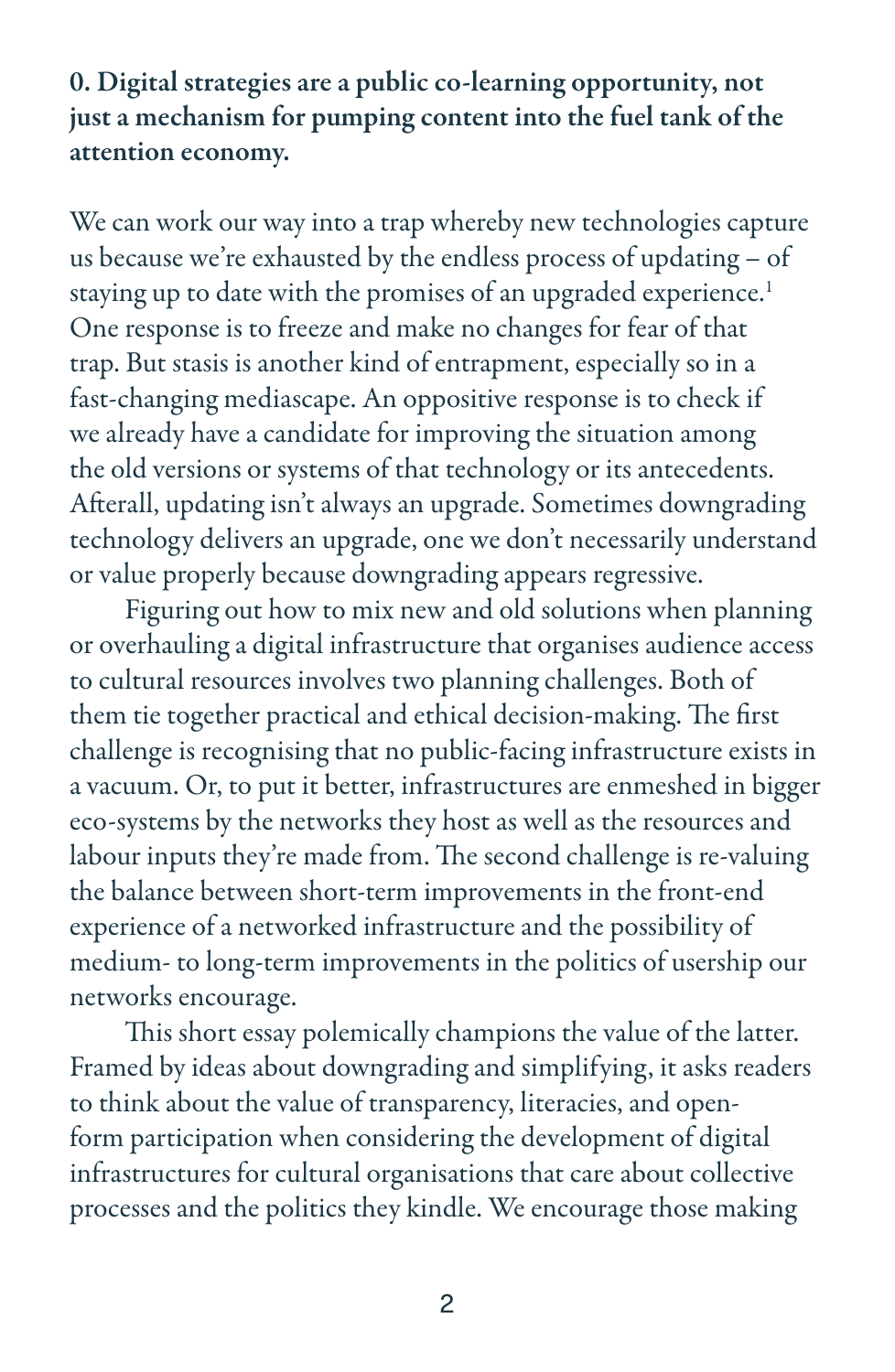decisions about digital strategies to think beyond the promises of short-term ease and endless upgrades pitched by corporate providers leasing out opaque closed-form systems. Instead, we frame some grounded ways of thinking about the extra-technological effects of the network infrastructure choices being made now. And we advocate for systems that are sustainable because they're simple, collectively maintained, and nurture iterative learning through participation in every aspect of the network, rather than just funnelling users to its front-end content as spectators.

In the first section of what follows we describe a hybrid onlineoffline infrastructure called Pirate Care Syllabus. We also explain the shadow library that anchors its resources, and introduce the software it's built with.2 This syllabus, library, and software are all open-source tools.<sup>3</sup> Pirate Care is introduced as a prototype for what it and similar open-form networks can enable. In the second section we align the value of such tools with the politics of usership they foster, and we explain how the back-end software Sandpoints can help communities establish lateral publishing processes that create new networks for knowledge-sharing and solidarity. This frames the third and final section, in which we connect a collectivist politics of usership to a meta-politics of the simple, and offer a first sketch of what we're starting to call *public co-learning tools*.

## 1. Truly public infrastructure needs to be open-form. Lay users need to be enabled to share responsibility for their content, upkeep and direction.

A digital infrastructure is the foundational system of hardware and software that enables connectivity and communication between computer devices, applications, and users. A digital network is the specific set or web of connections that runs on such an infrastructure. Both words, 'infrastructure' and 'network', are adopted as abstractions for discussions about the digital. They are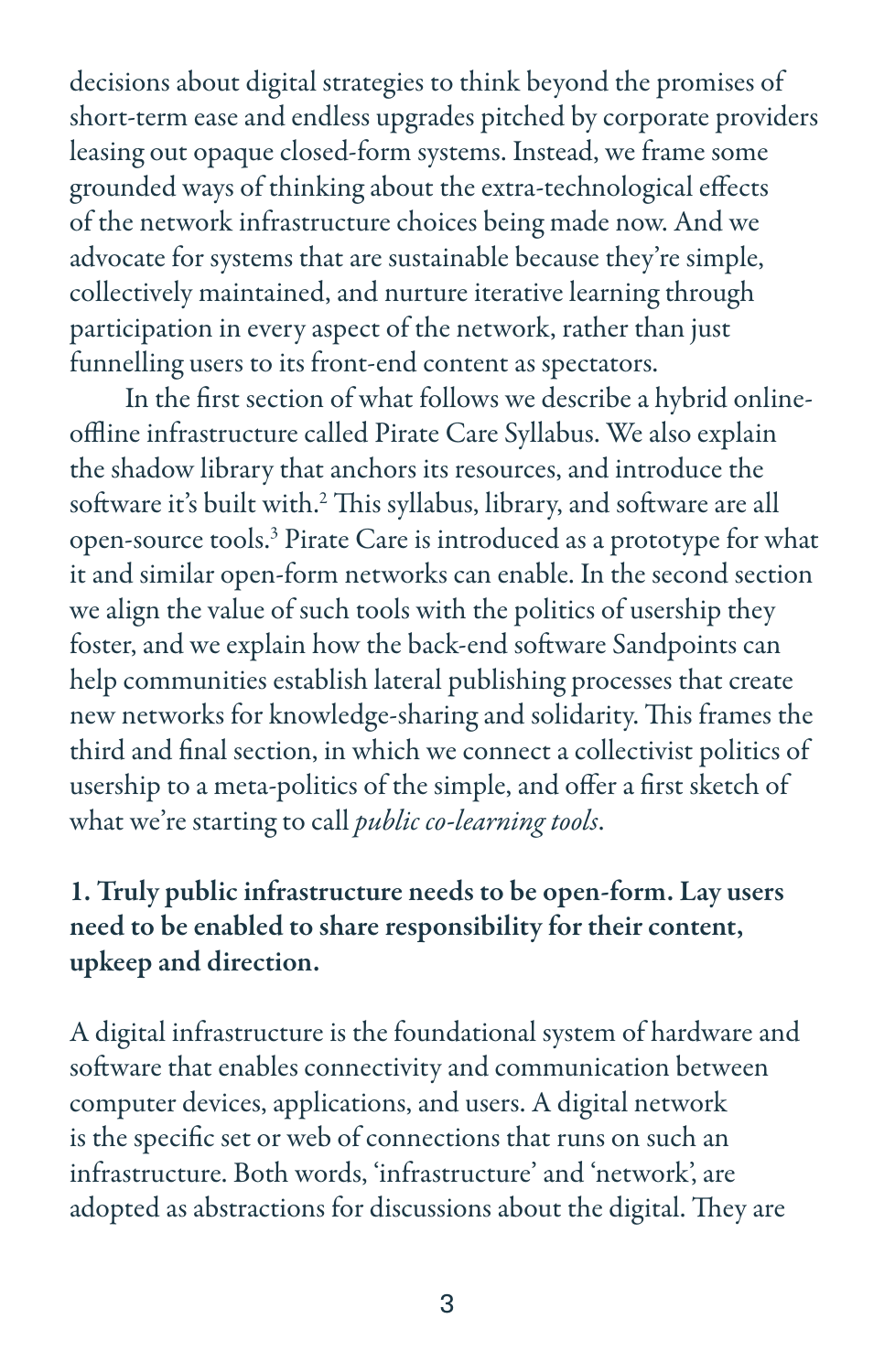borrowed from discourses of engineering, communications, politics, and sociology, from where they carry with them extra-digital meanings.

We're not interested in making crude claims about the digital replacing everything else, or over-writing extra-digital histories. But we are interested in engaging with two related facts: in today's mediascape, boundaries between the digital and non-digital are hard to find let alone define; and today's public sphere is inextricably interdependent with our mediascape, to such an extent that it feels reasonable to say our mediascape is now one of the primary scenes of public-ness.4 The inter-effective relationship between supposedly non-digital life and digital technologies is no longer new or questioned. It has become so intensively and extensively networked that the digital is now inextricable from our everyday processes of living and working. All public infrastructure plays a role in the service of the postdigital condition we live in. As such, the decisions we make about the infrastructure we use and the networks they support are unavoidably political.

In ways underlined by the Covid-19 pandemic, those spheres of life we call *culture*, and the institutions we ask to champion them, are awash in the challenges that come with this shift to such a postdigital condition. No cultural institution can avoid the flood. You might stand in an art gallery and marvel at the material singularity of a clay sculpture, but that exhibition, that gallery, that building, and the many people and workflows that keep them all going need a digital infrastructure to function. We can defend the value of IRL frontend experiences of culture, but that doesn't stop the flood of change behind the scenes. How cultural organisations think about their postdigital infrastructure, in networked terms, from the bottom up, is now an unavoidable issue for those discussions about strategy, sustainability and hospitality that any responsible and accountable model of institutionality demands.5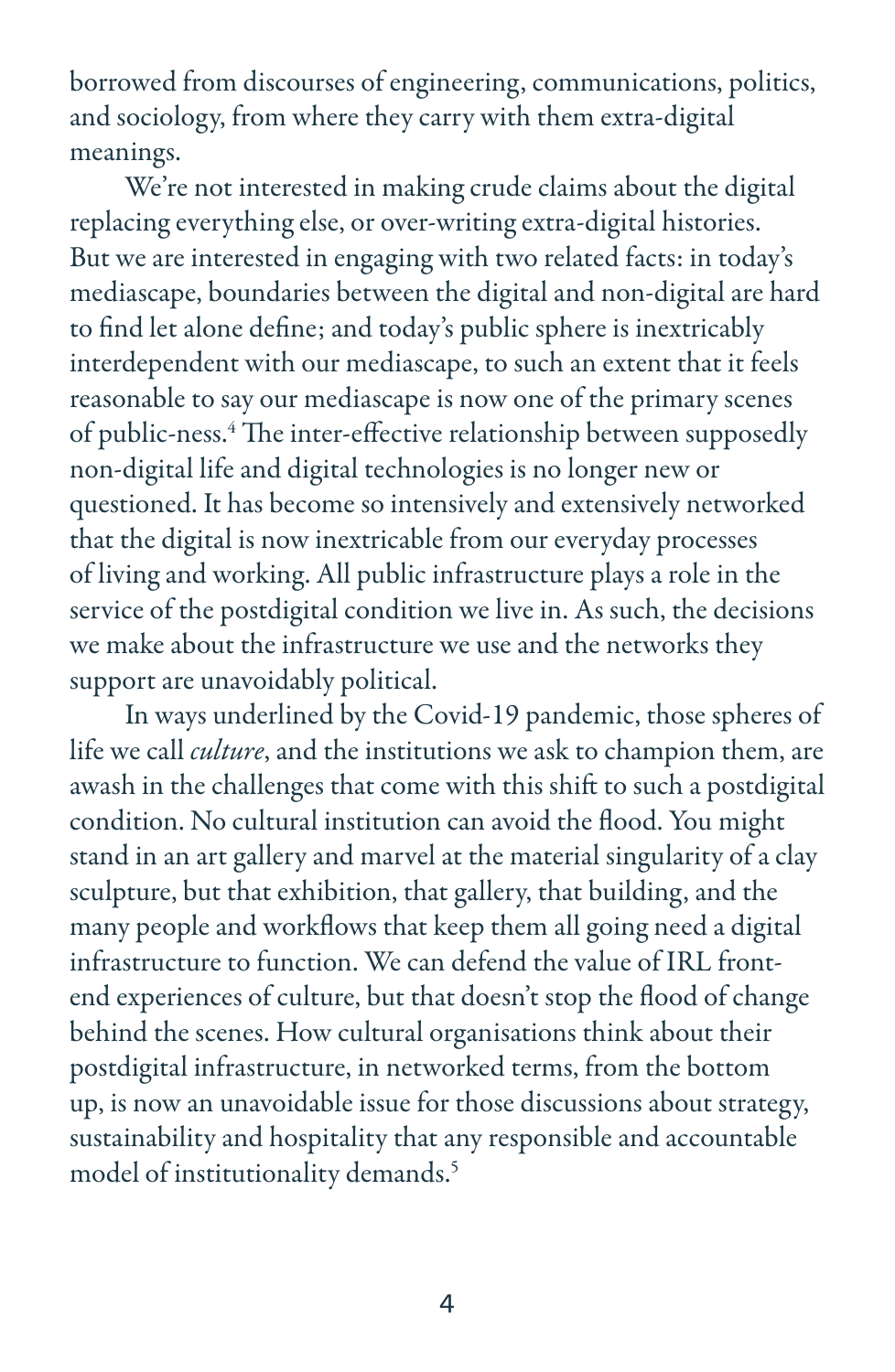The example we want to share was born as a para-academic research project but comes from a place of solidarity with its subject matter. Pirate Care Syllabus (PCS) is a new infrastructural model for knowledge-sharing. It is accessed via the Internet at syllabus.pirate. care, but integrates that given network (the WWW) with a privately maintained (read, *defended*) foundation of software and data storage systems. It is a knowledge-sharing infrastructure that piggybacks on the Internet to connect offline communities engaged in real-world struggles against the neo-liberal crisis in care – the exclusionary, exploitative and proprietary co-optation of care provision by institutions enabled by neoliberal policies.6 PCS knowingly splices given systems – a website – with bespoke parts – a shadow library on Memory of the World, and a software called Sandpoints – to offer an anti-institutional infrastructure. We want to share insights about this project as an intervention in those discussions about institutional strategy, sustainability and hospitality, in no small part because PCS was designed to support exactly such practices of intervention.

The parent project, Pirate Care (PC), was initiated in 2019 by Valeria Graziano, Marcell Mars and Tomislav Medak. Its content was inspired by community-led initiatives for the disobedient organising of care, initiatives which have sprung up in the wake of decades of trans-national austerity economics and centuries of imperialist extractivism and patriarchal power. 'Care' in the title names the political and collective capacity of a society to look after its members as a matter of shared interest, regardless of bureaucratic, economic or legal pressures to individuate responsibility. 'Pirate' in the title describes the willingness to practice collective care in resistance to those barriers – to work illegally or in the grey areas of the law to organise mutual-aid provisions that can deliver responsive care.7 Many such practices emerge as an act of resistance to a specific injustice, in a specific place. For example, Sea-Watch is an NGO that offers emergency rescue and support to migrants crossing the Mediterranean; Soprasotto is a self-organised kindergarten in Milan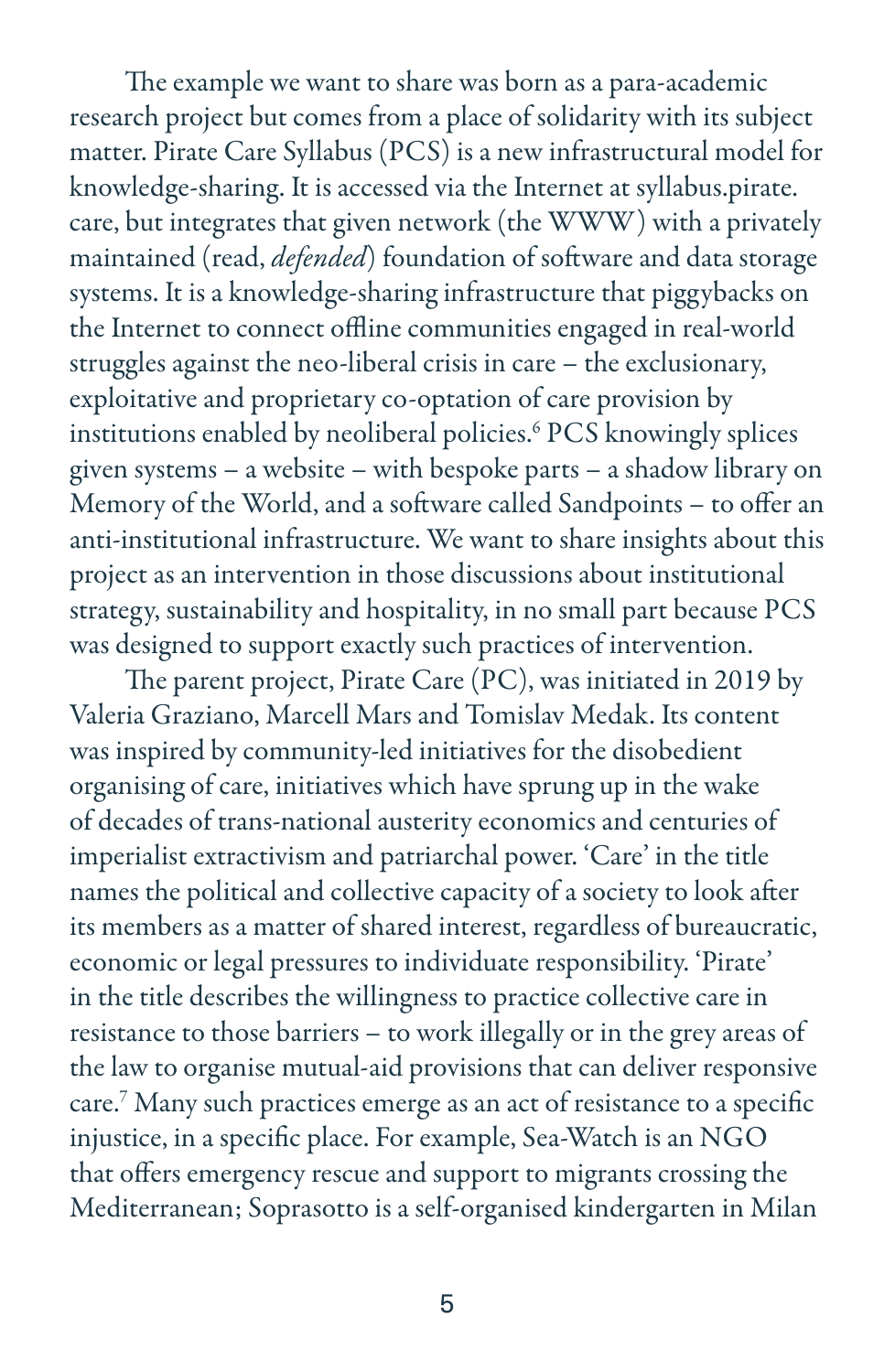that ensures access to childcare for those excluded from public services; and the Docs not Cops campaign connects British medical professionals who resist participation in patient ID checks, in defiance of the UK government's 'hostile environment' legislation.<sup>8</sup>

The PC project's methodology and technical innovations had twin inspirations: The phenomenon of #syllabi, developed by social justice movements as a tool for radical pedagogy; and shadow libraries, which provide access to digital books where public libraries are not allowed to. Hashtagging the keyword 'syllabi' was a simple collaboration technique used on social media platforms to make a metadata chain between dispersed bits of content online. It was made popular by the #FergusonSyllabus Twitter campaign begun by Marcia Chatelain in 2014, which encouraged participants to crowdsource reading lists about race, African American history, civil rights, and policing spread around the Internet.9 The technique creates an open form (i.e. open ended and open entry) network for cross-referencing resources that are findable via the simple tag. Such syllabi are effectively a structured set of pointers, which work so long as those things pointed to stay at their linked-to destination. Unfortunately, user groups can't control that, unless they also control the storage system they're linking to.

This is where the shadow libraries come in. Shadow libraries are piratic and communist in the proper senses of both terms. In effect, they are accessible online databases that connect internet users to stable digital repositories. Their interfaces and cataloguing protocols make it possible to find and download copies of primarily textual content – like digital books or documents – in spite of any Intellectual Property claims that are intended to control and financialise their circulation as digital assets. Starting, maintaining, and contributing to shadow libraries are all acts that involve breaking one or many laws, often across more than one legal jurisdiction because of the WorldWide nature of the Web. They developed from peer-to-peer filesharing systems by adding the centralised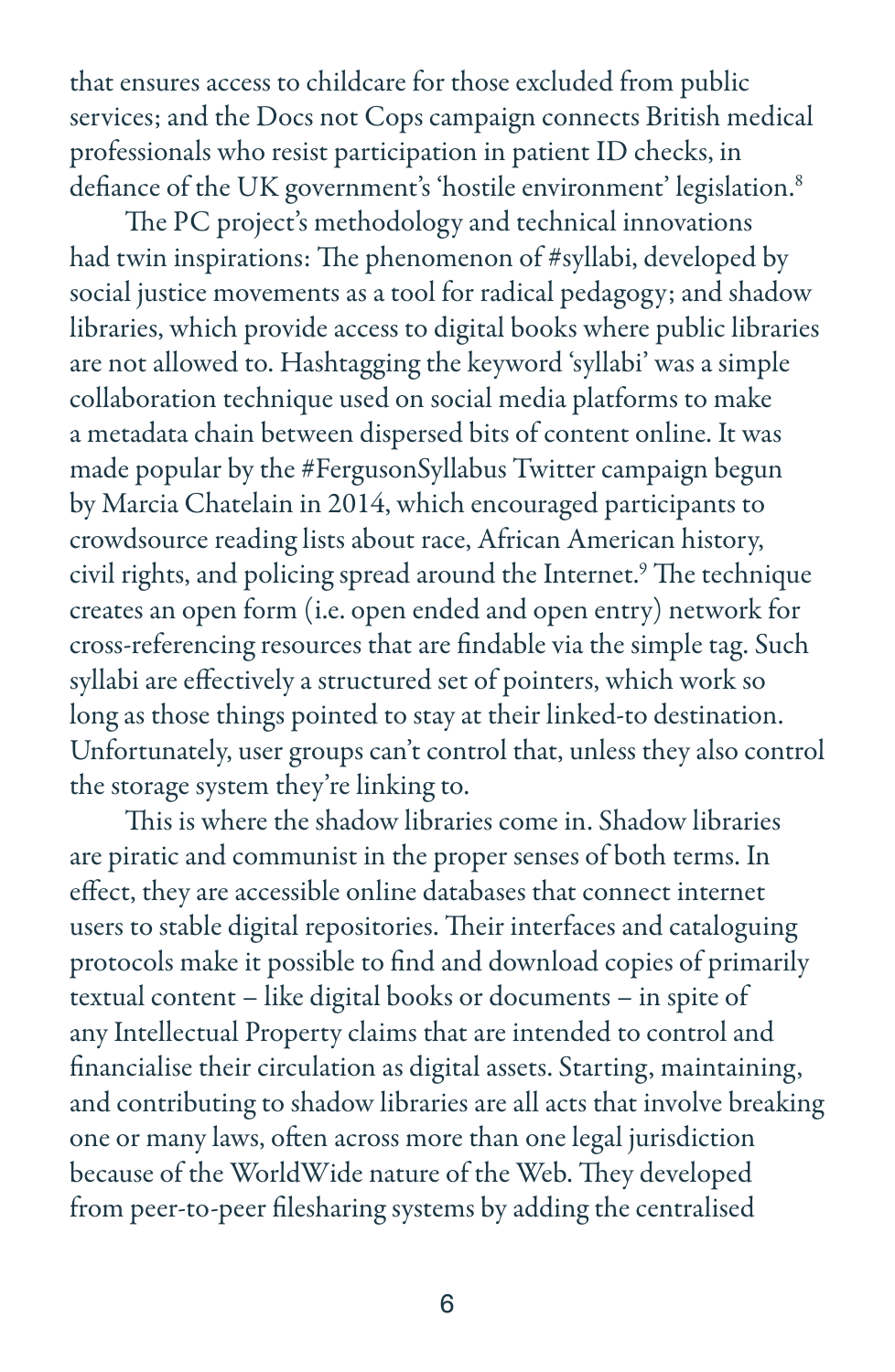cataloguing standards of a library and dedicated server space to store cloned copies of the library's holdings. Their aim is to stabilise the sharing of rights-restricted publications outside of paywall-protected systems, offering a radical kind of public library service.

When a structured list of pointers (a syllabus) can point to resources that reliably stay in one place (a repository), you have a foundation for stable sharing. When that repository has a proper cataloguing system that enables intra- and inter-holding searchability (a library catalogue) and users are able to contribute holdings to the repository (to become librarians), that foundation for sharing expands into an infrastructure for collective development (effectively, a co-publishing network). When multiple community groups use that infrastructure, they can copy one another's resources (fork their holdings) and thus share in one another's development (learn together). What we get are networks of mutual interest that gather around the practice of learning from one another, creating new forms of scalable solidarity based on open-form co-learning.

This is a technical description of exactly the social process that PCS facilitates. It demonstrates one way of getting from a collective syllabus that is technically vulnerable to a collective publishing network that is meaningfully independent. PCS is a prototype of a self-sufficient technological framework that can store, organise and connect new and existing syllabi and their media in ways that are robust, engineered on ethical principles, and easy to access. The project's aim is to break the chain of social reproduction that makes neoliberal individuation seem sensible, even inevitable. The disobedient ethics inherent to the pirate care practices that the project celebrates are reflexively practised in the technical development of the infrastructure. PCS is itself an act of care, driven by the collaborative work of more than 20 activists, artists and researchers. It is a participant in the counter-culture it supports.

The broader research project, PC, augments that participation both online and offline, completing the postdigital turn. Online,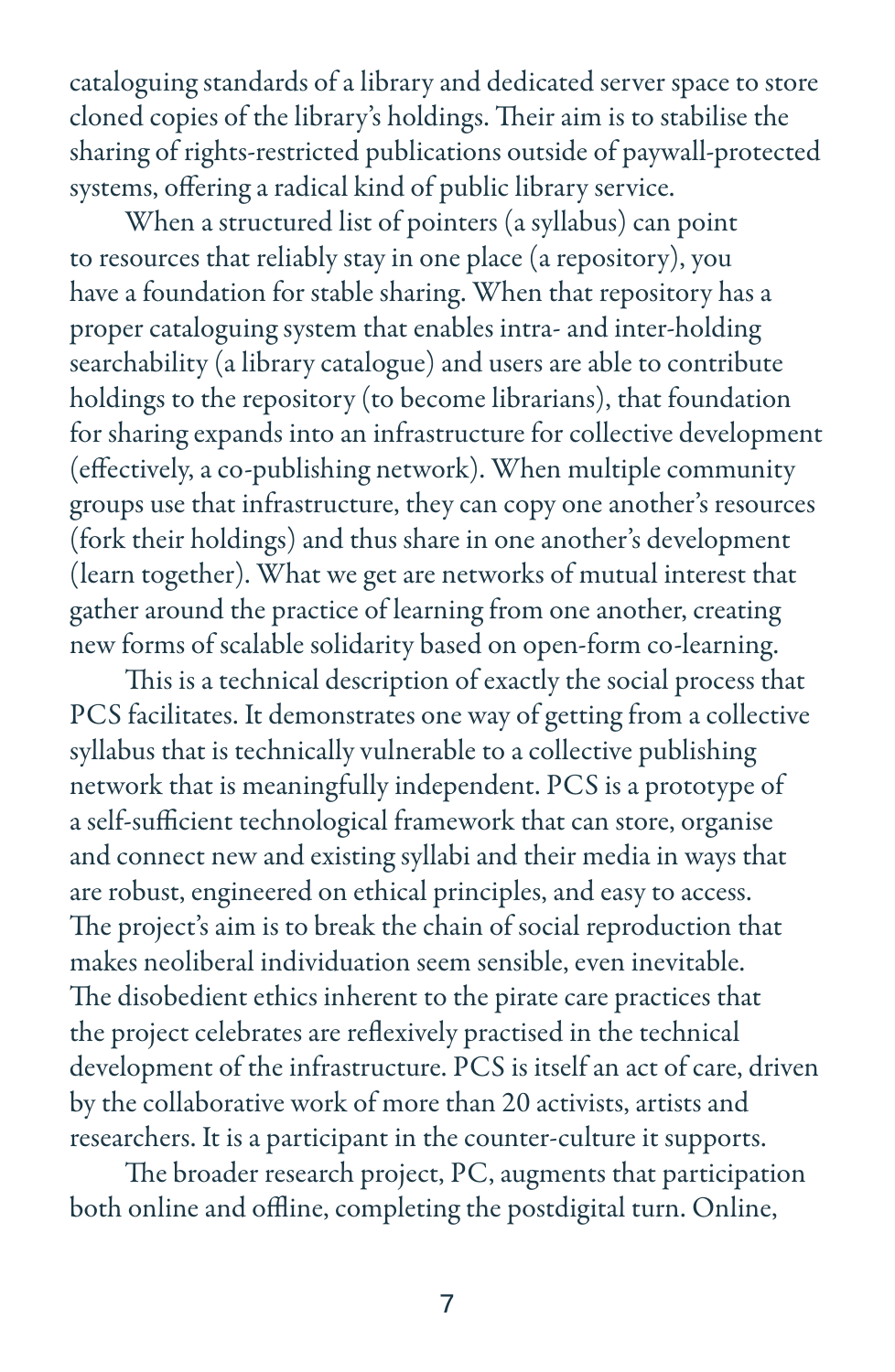the website is also a hub for webpages that user groups can author to contextualise their syllabi with additional content, effectively creating lesson plans. Offline, PC shows potential participants how to network using the infrastructure through exhibitions, closed-door workshops, open-door workshops, public talks and constant pro bono network maintenance. With a basic induction, lay non-coders can freely publish the knowledge they have developed experientially in their field, however they choose, drawing on any digital resource they can make or clone.

## 2. Sharing responsibility for an infrastructure requires systemspecific literacy. Literacies are easiest to develop and exercise when systems are simple and not simplistic.

Developing a prototype like PCS is easier to write about than actually do. But it is proof-of-concept that one open-form Free Software tool could make the front-end interface and back-end repositories work together. Afterall, online syllabi are tried and tested. And Memory of the World is actually a library of shadow libraries, which has been successfully hosting collections by multiple cyber-librarians since 2012. The really new part is the tool in the middle, a software developed by Marcell Mars called Sandpoints. PCS was its first application, but it has been continuously developed since 2019 and is now being used by a number of other publishing efforts, including the Machines Listening Curriculum and Dotawo: Journal of Nubian Studies.<sup>10</sup>

Sandpoints is an online publishing platform with a fully supported system for offline working. It can be used on a computer with no need for an external network connection. Members of underground networks – for instance, El Paquete Semanal in Cuba – testify time and again to the importance of offline access and data security.11 Sandpoints allows for the lateral organisation of collective publishing projects by users who have modest or no access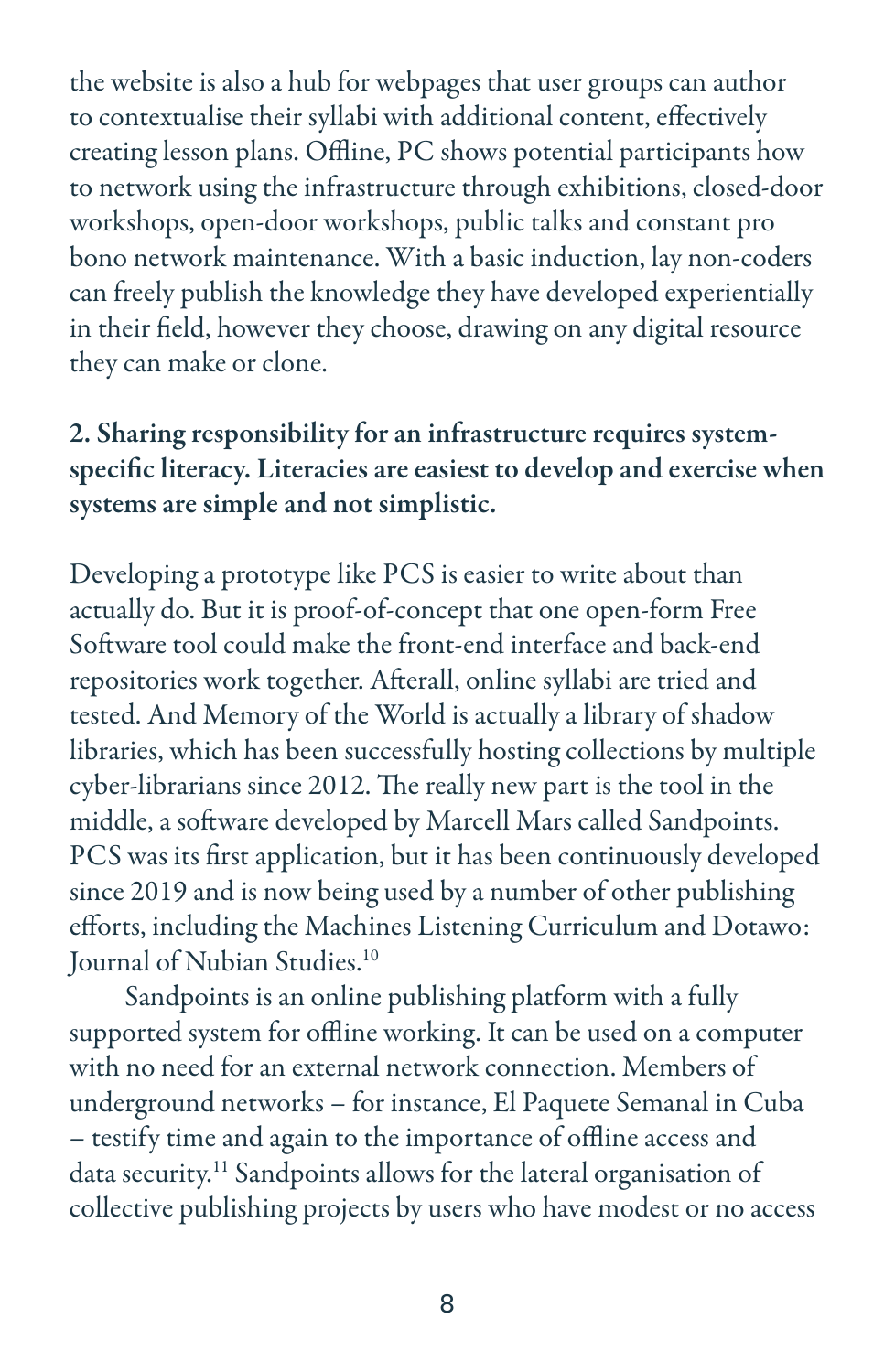to the Internet, be they in a war zone, a prison or a circumstance seemingly more mundane. In a functional sense, Sandpoints is a writing tool that fully integrates its own reference library, both by automatically connecting citations to sources and by storing those sources wholesale via a linked repository. Every project running on Sandpoints is rendered into a standalone offline-ready website together with a dedicated library catalogue, all exportable as a single folder that can be saved on a storage device like a USB thumb drive. With a copy of that folder, anyone can use an Internet browser application to search the catalogue independently, accessing all the books or articles referenced without any Internet connection. No additional software is needed.

Digital publication projects running on Sandpoints can also be synchronised, at any time, via a peer-to-peer network or with a central server. This means those publications can be freely shared online, too, if the project administrators choose to upload their collection or if another user mirrors a copied collection. Mirroring – setting up complete digital copies on backup servers, which update themselves in real time – is here celebrated as an act of solidarity, not theft. By saving duplicate copies we increase access to content, and we work together against digital loss. For those same reasons, at any time, that single folder collection can be exported as a wellpaginated print-ready document. In a postdigital mediascape, physical and digital storage solutions work best together rather than in competition.

Over the last 20 years, activists have often made a demand on the Free Software community to follow the latest technological trends. Activists would only adopt a tool if it replicated the common usership models of those corporate tools everyone is familiar with. They would complain or disengage when the operation of a software required them to learn new skills. But postdigital users are learning new skills all the time, often without realising it. The progressive modifications (so-called 'upgrades') made to the corporate software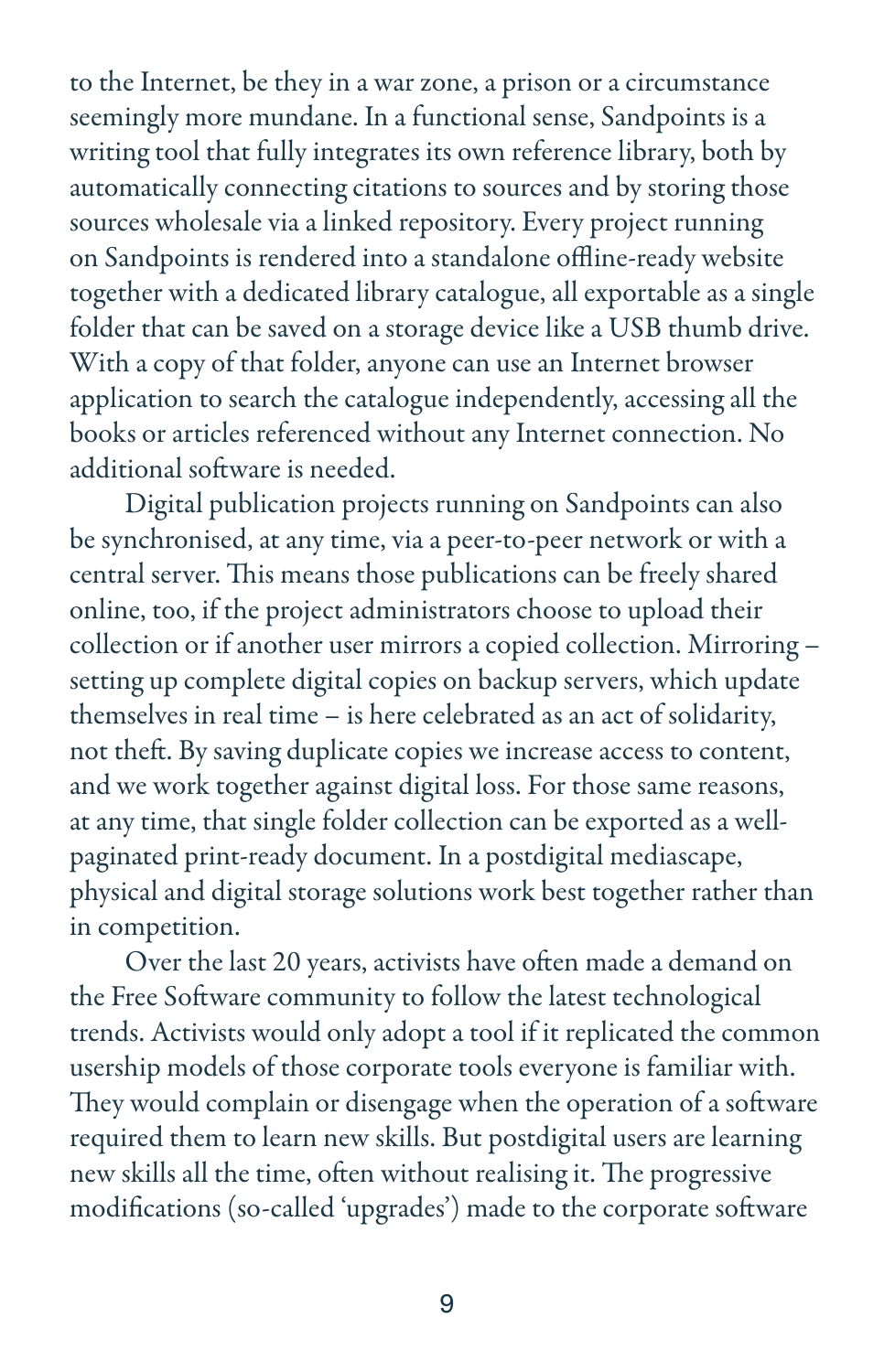that run most of our everyday infrastructure demand that we constantly adapt. Using corporate systems can seem easy – it might even be easy – because corporate standards are exhaustively overdesigned so as to make user adaptation seem frictionless. If you remember nothing else from this essay, please think on this: the value of 'ease' needs to be challenged. Blithely adapting because you're constantly nudged is the least empowering model of skills development we can imagine.

There can be no active relationship to systems and tools without some degree of literacy; and such a relationship cannot remain active if those literacies don't constantly develop. The attunement of a user to a tool and its possibilities through repetitive practice, in a system-based environment like a digital network, is a process best described as iterative learning. Every act of practice adds to the user's sedimentary knowledge about the tool and how it can be exercised. Iterative learning can be slow, it can be boring. The knowledge it accretes might be intellectual or embodied or both – it might be explicit or tacit or both – but is always accruing so long as the learner remains an active practitioner. It returns much greater value than the superficial fluency of ease. It returns agency and the possibility to shape our personal, collective and social processes.

This is where literacies come in. Because tools are designed for one or some purpose/s (and, often, a particular situation, even if they come to be applied elsewhere) they encourage certain kinds or methods of use. Understanding a technology's affordances – the implicit expectations about how users will engage with them, as encoded in their design  $-$  is what we call a literacy.<sup>12</sup> That literacy can only become critical if the user also learns how and why a system or tool works the way it does, so they can imagine ways of inventively misusing it. By offering frictionless yet limited use of closed-form systems (with fixed architectures and hidden codes), corporate infrastructure solutions afford very little chance for users to develop a critical literacy. By blocking users from learning about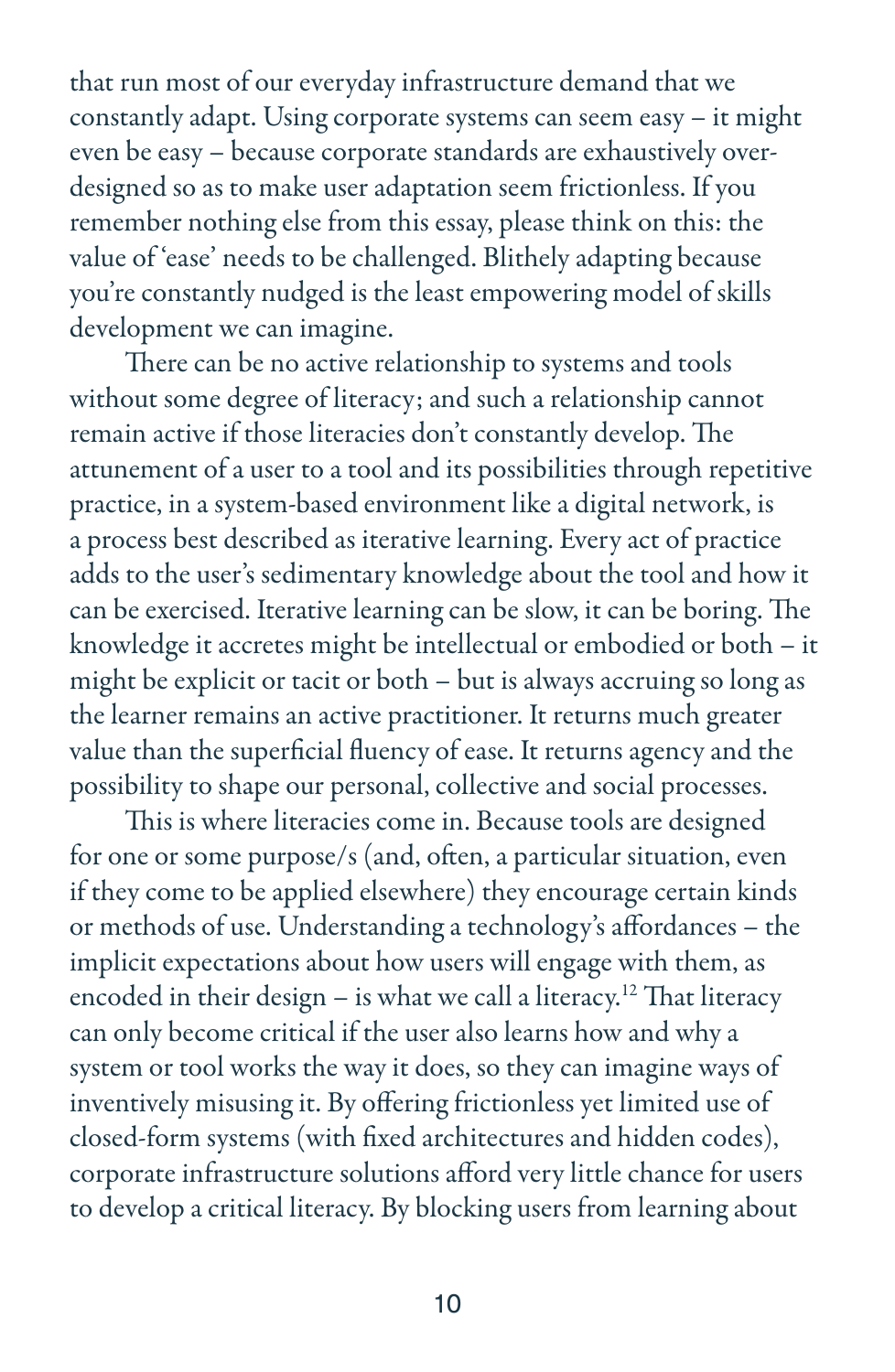the system's fundamentals, let alone allowing them to be changed, they encourage aliteracy, a basic capacity to use and learn but a disinterest in doing so beyond what is functionally necessary.<sup>13</sup> What's more, corporate systems that are free to use, like YouTube or Gmail, convert aliterate usage and users into a value form by selling their attention, in turn trading on the cultural capital of the content producers who funnel those users-turned-spectators into the system.<sup>14</sup> The separating of producers and consumers into an outdated binary is a good reminder of the everyday stakes of one of the first principles of critical media studies: If a product is free for you to use (like YouTube or Gmail) then your use (your attention) is the product.15

This matrix of literacy-related problems delimits the very notion of freedom spoken in the name of the Free Software Movement. The movement campaigns for the freedoms of those who use computing systems. If a computing system requires obedient usership and restricts users to the front-end of a closed-form system, as corporate systems do, then it is acting against that freedom by design. In contrast, a software like Sandpoints is a direct expression of Free Software principles being acted upon in the name of the Free Culture cause, which advocates for the rights of anyone to freely distribute and modify creative work using media networks.<sup>16</sup> Sandpoints enables publishing communities to make content- and format-driven interventions in the discourses they care about. It folds together issues of content and format by synthesising different roles in the process of knowledge production – roles that are usually kept separate by that outdated binary of producer and consumer, like author and distributor, as maintained by vertical publishing processes. One of the clearest achievements of Sandpoints's simple structure is that it better reflects the collective nature of knowledge production, its maintenance, and how it becomes public, in ways that non-experts can trace and contribute to.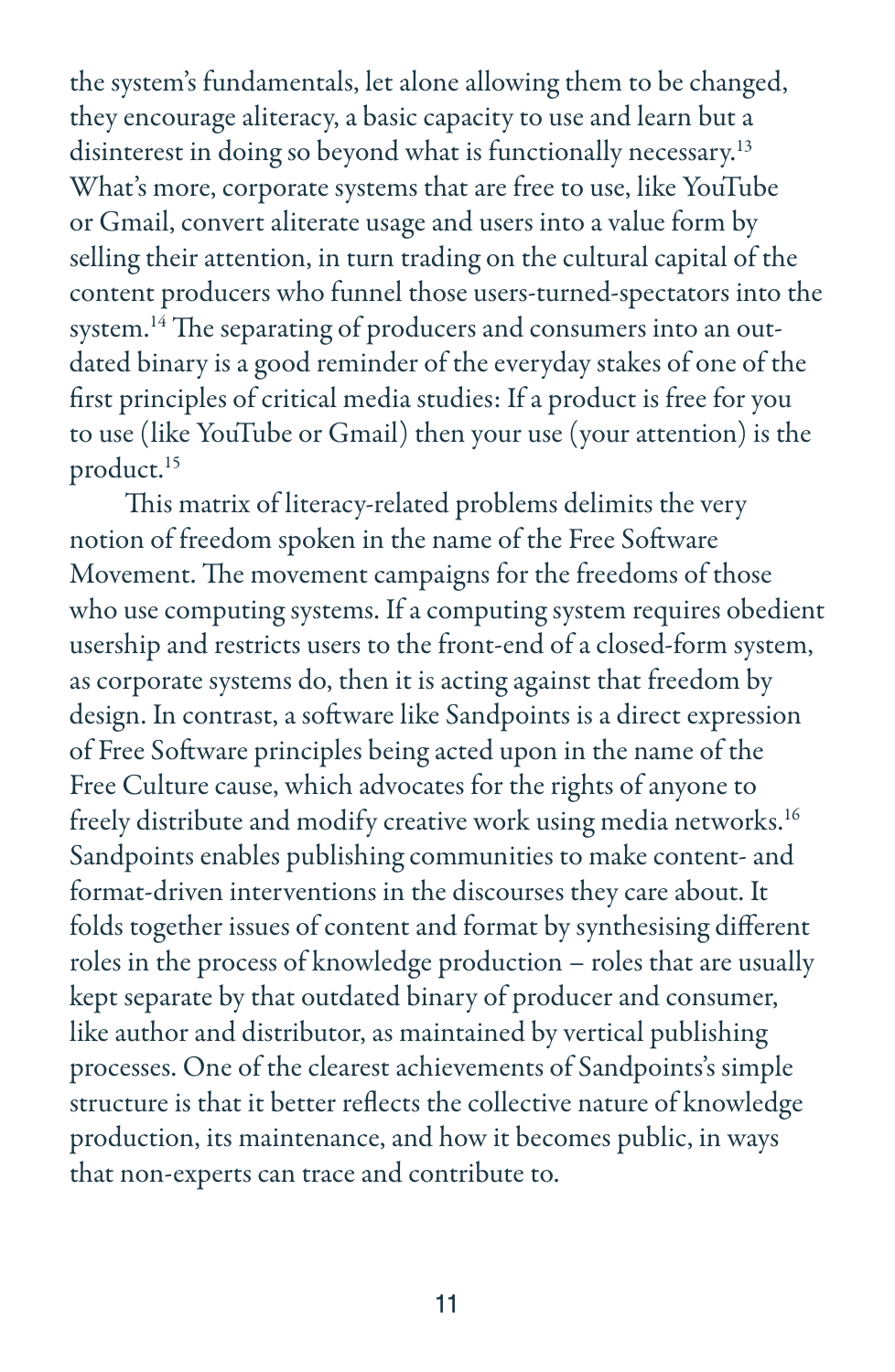By synthesising roles in the publishing pipeline, Sandpoints asks users to share responsibility for the production, distribution, and storage of knowledge. And that responsibility requires work — much of it boring, repetitive work, developed iteratively and requiring some system-specific literacy. The dominant push toward effortless solutions – those that conveniently do the work of production, sharing, and storage for us – has anaesthetised postdigital citizens against sensible concerns for the public-ness of our technological infrastructure. For example, cloud storage solutions seem to have consigned to history the paradigm of file/ directory structures, which early web developers used to save and edit their websites locally rather than depend on remote storage systems and the expensive time online needed to stay connected with them. But if you don't save things yourself, you give away responsibility for their preservation and circulation.<sup>17</sup>

3. A meta-politics of the simple champions engaged modes of usership and a revaluation of user roles in knowledge production and sharing processes. PCS demonstrates how these principles can be put into practice in digital infrastructure development. Now it's your turn.

The political tilt of the affordances baked into Sandpoints – towards improving collective processes and collective outcomes – might most coherently be talked about as a politics of usership.18 The stem word, *user*, is often decried as a reductive concept of the full human subject, but it needn't be a definition of all that a person is, does or can be. Instead, 'user' describes the context- or opportunityresponsive ways in which a person engages with a particular system. This way of engaging will have consequences for the fabric of relations within that system, and have a degree of consequence for the fabric of relations outside the system, a degree that depends on the scale of interdependency between that system and the rest of life.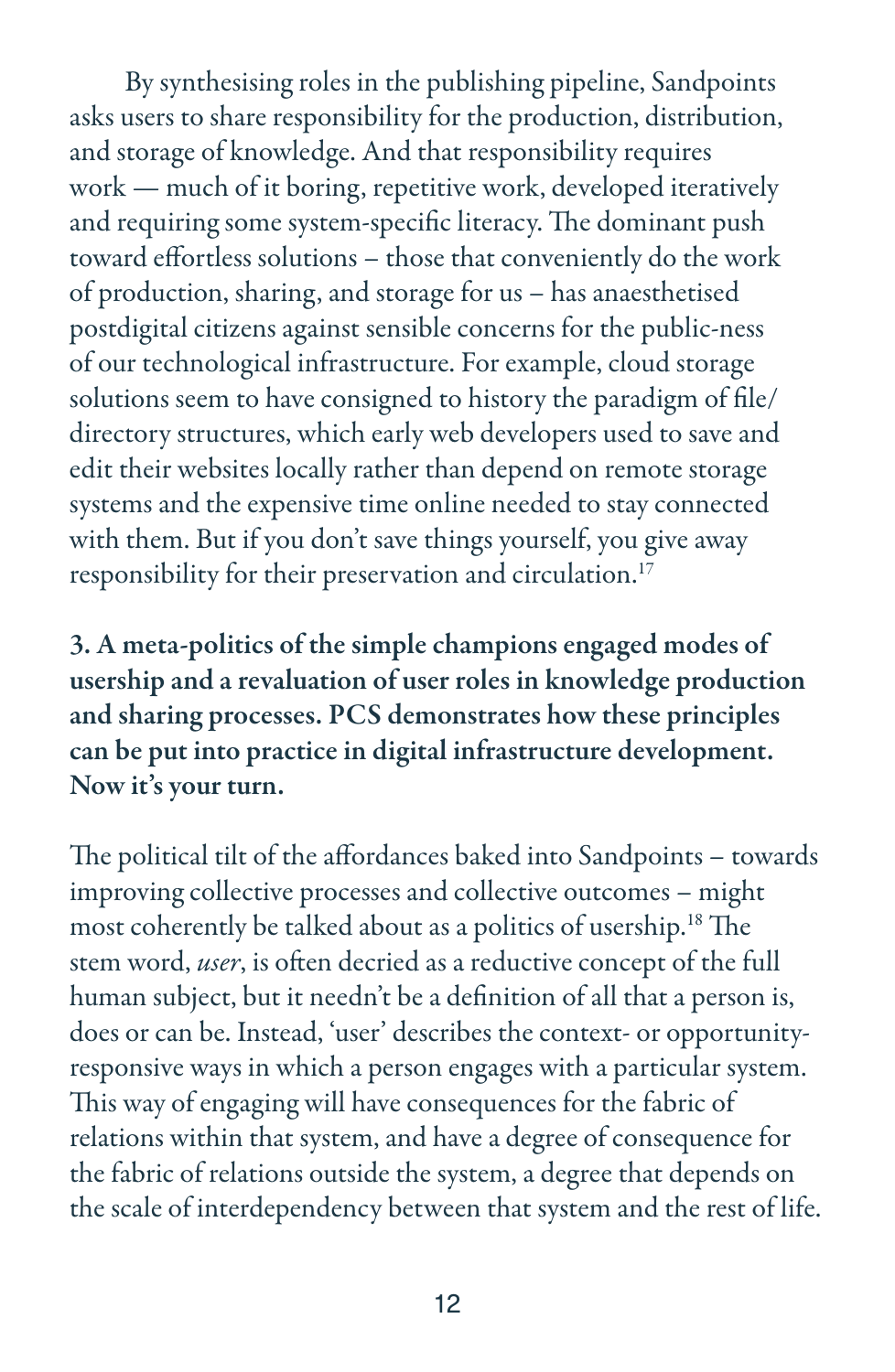'I' always exceed my usership, but that does not mean my usership isn't critically important to who I am or what I do. In our postdigital condition, how we engage with and within our digital networks has a high degree of significance for the rest of our lives. This is true across a spectrum of situations, from how our choices about what to adopt (and not adopt) shape tech development trends to how the usership permissions we accept in one network circumstance exemplify and organise our modes of relation in other social circumstances.

A politics that encourages an improvement in collective processes of living and decision-making needs active participants. Active participation requires system-literate publics who are able to share responsibility for change. Sharing responsibility requires real participation (rather than simulated) in the upkeep and direction of public infrastructure. Such critical literacies are best developed through open and iterative learning. Collective processes need a commensurate idea of public-ness and a fitting politics of usership to be put into practice across every public infrastructure where active participation is feasible. Creating a culture of participation, wherein audiences embrace the risks and challenges – the work – of sharing responsibility needs institutions that nurture learning opportunities. To become hospitable to even the possibility of such a culture of co-learning, institutions need systems that are open enough for people to learn how they work and to modify them if they want. In an era like ours of super-intelligent systems, such open-ness has to be fought for by stripping back complexities, by simplifying systems, even downgrading capabilities, by refusing to just go easy.

We could call the prescription in the previous paragraph a meta-politics of the simple. It is a political discussion about the politics of simplifying systems, of opening them up as shared infrastructure, as scenes for a more collective culture of public-ness and caring. There is an important difference between 'simplifying' and 'simplistic' in this prescription. 'Simplifying' distils a condition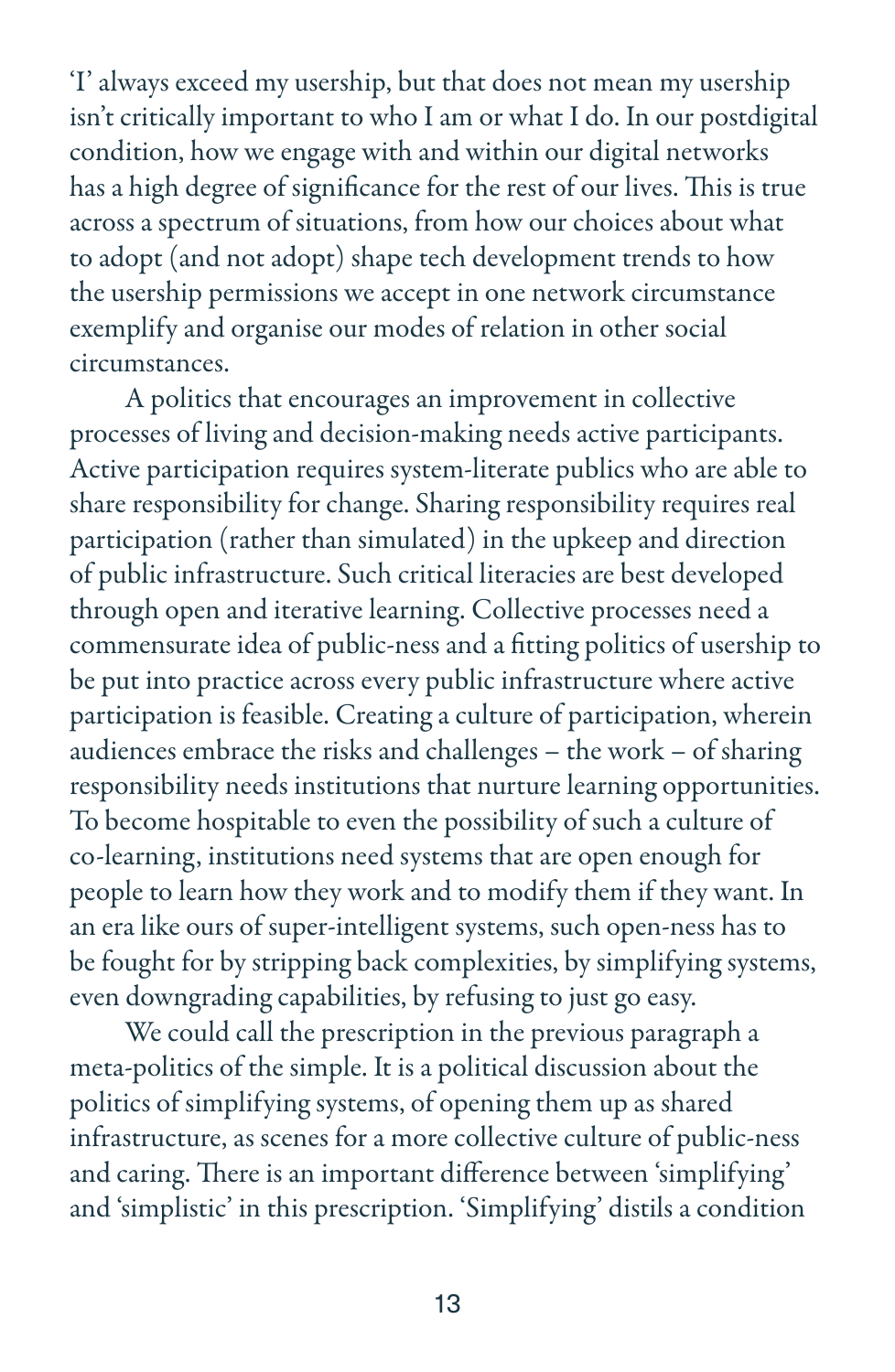and the choices for action it frames. 'Simplistic' strays from there into delusion, reducing real conditions to something impossibly clear. A politics of the simple needs meta-critical self-awareness to avoid that slip into delusion. Institutional hospitality and active usership demand constant work from all parties involved towards a long-term co-learning goal. PCS is a limit-case example of these principles put into practice, as an intervention in institutional norms. But it demonstrates, at minimum, that every possibility between current institutional norms and that limit case are already possible.

Just as there is no singular model of 'the cultural organisation', there is no one-size-fits-all model for public co-learning tools. There should be a spectrum. And the more diverse that spectrum gets the better, because the premise that holds its variations together is simple: public co-learning tools are open-form digital publishing systems that allow users and developers to learn about each other and a shared subject matter, to interchange roles, and share collective responsibility for a system's upkeep and direction. Anyone can work from that premise however suits their purpose.

Developing a postdigital knowledge-sharing infrastructure is a lifelong commitment, one that has to pool and borrow the expertise of many people, organisations and tools. It is a development process that requires an unpredictable amount of expertise and risk-taking. We're not suggesting that every cultural organisation should build their own postdigital infrastructure solution from scratch. Mix offthe-shelf parts with bespoke adaptations – it's not about re-inventing the wheel. But we are suggesting that cultural organisations should understand the micro, meso and macro consequences of their postdigital infrastructure strategies. Organisations need to dedicate resources to evaluating what their chosen systems actually do, and to weighing up whether or not the culture of usership those systems encourage internally and externally aligns with their values.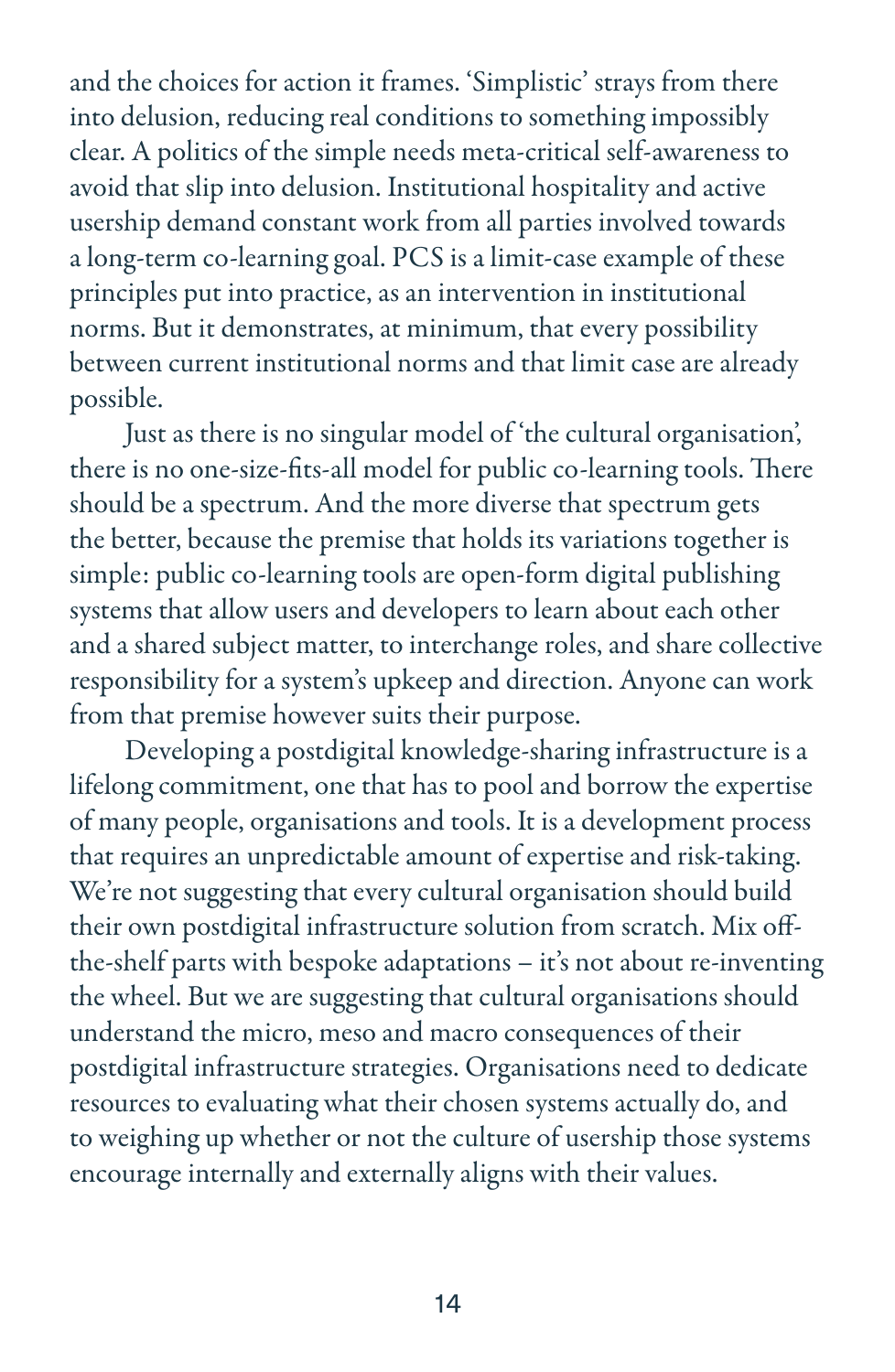Remember, the limitations of closed-form systems compound over time like interest on a bad debt. An open-form co-learning approach might not be easy, but we think its payoffs are much more valuable.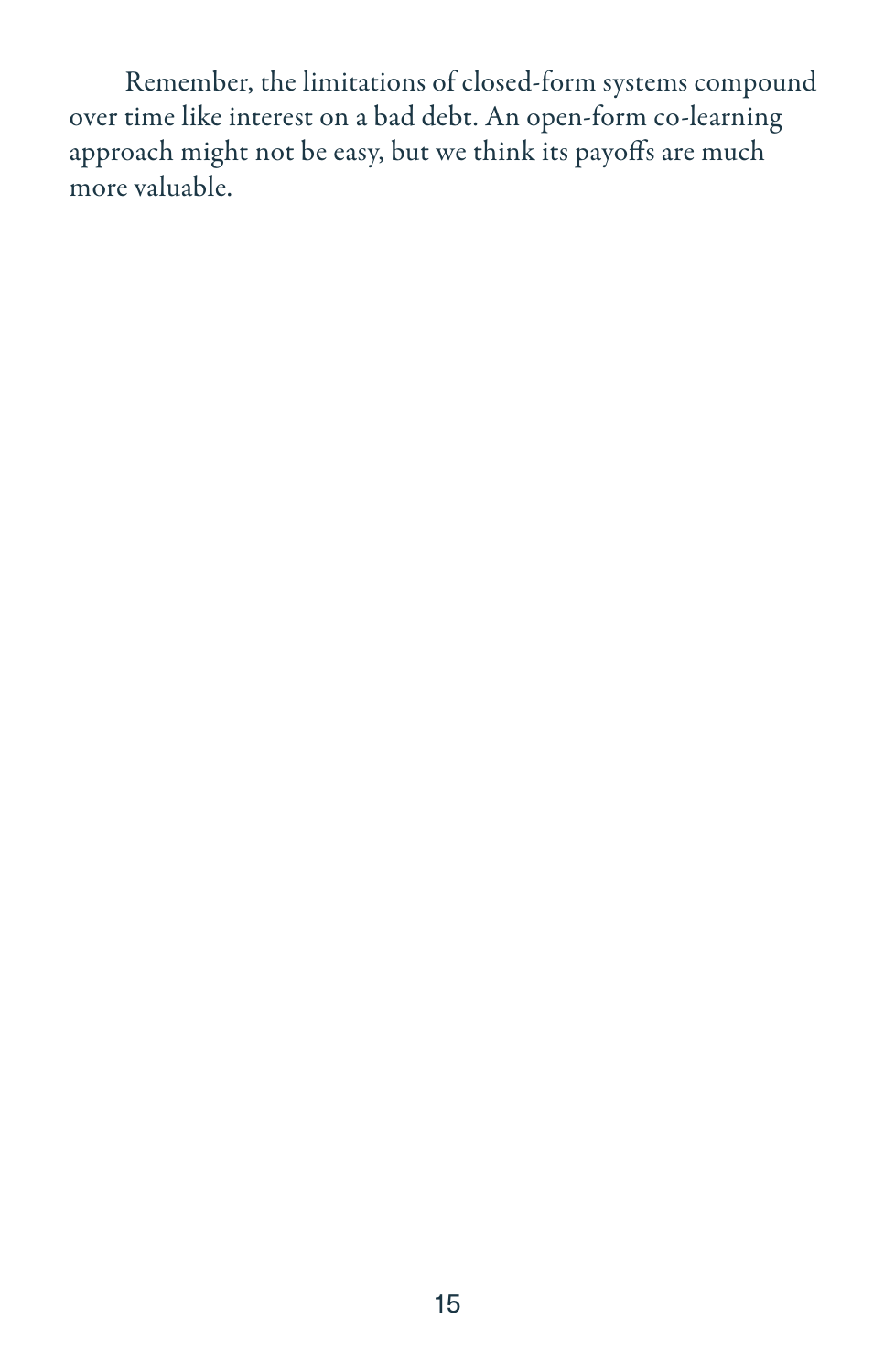## **NOTES**

- 1 Wendy H. K. Chun, Updating to Remain the Same: Habitual New Media (Cambridge, MA, 2016).
- 2 See https://pirate.care/.
- 3 Open-source describes things that can be shared and modified because their structural design is open for anyone to check, copy, or change.
- 4 This is not to conflate the public sphere and its Habermasian dictates with public-ness and its mutable pluralities. Paolo Virno's diagnosis of a public-ness without a public sphere in *A Grammar of the Multitude* (Los Angeles, 2004) will ring true with anyone who uses networks like the Internet for anything other than consumption. The public-ness of the Internet has few if any of the civic or institutional frameworks of control and protection that a public sphere requires. It is largely determined by private and corporate interests. Virno:

My thesis, in extremely concise form, is this: if the publicness of the intellect does not yield to the realm of a public sphere, of a political space in which the many can tend to common affairs, then it produces terrifying effects. A *publicness without a public sphere*: here is the negative side – the evil, if you wish – of the experience of the multitude. (p. 40).

5 In an earlier draft, we used the word 'leadership' instead of

'hospitality' in this sentence, but the dominant cult-like business-school understanding of leadership makes us all feel uneasy, even queasy. Rodrigo Nunes articulates our unease quite precisely: It is perfectly possible to acknowledge that there is in politics an ineliminable function that can be identified with leadership: the initiation of collective behaviour. In and of itself, this tells us nothing about whether that must necessarily translate into positions of leadership, what forms those might take in different situations, or what mechanisms must be put into place in order to control them. Position can then appear as the consolidation and stabilisation of function […]. (Rodrigo Nunes, Neither Vertical nor Horizontal: A Theory of Political Organisation. London, 2021)

- 6 Nancy Fraser, 'Contradictions of Capital and Care', *New Left Review*, vol. 100, no. 99, August 2016. Melinda Cooper, *Family Values: Between Neoliberalism and the New Social Conservatism* (New York, 2019).
- 7 Valeria Graziano, Marcell Mars, Tomislav Medak, 'On the Concept of Pirate Care', https://syllabus. pirate.care/, 2019.

8 Sea-Watch: https://sea-watch.org/; Soprasotto: http://soprasottomilano.it/; Docs Not Cops: www.docsnotcops.co.uk/.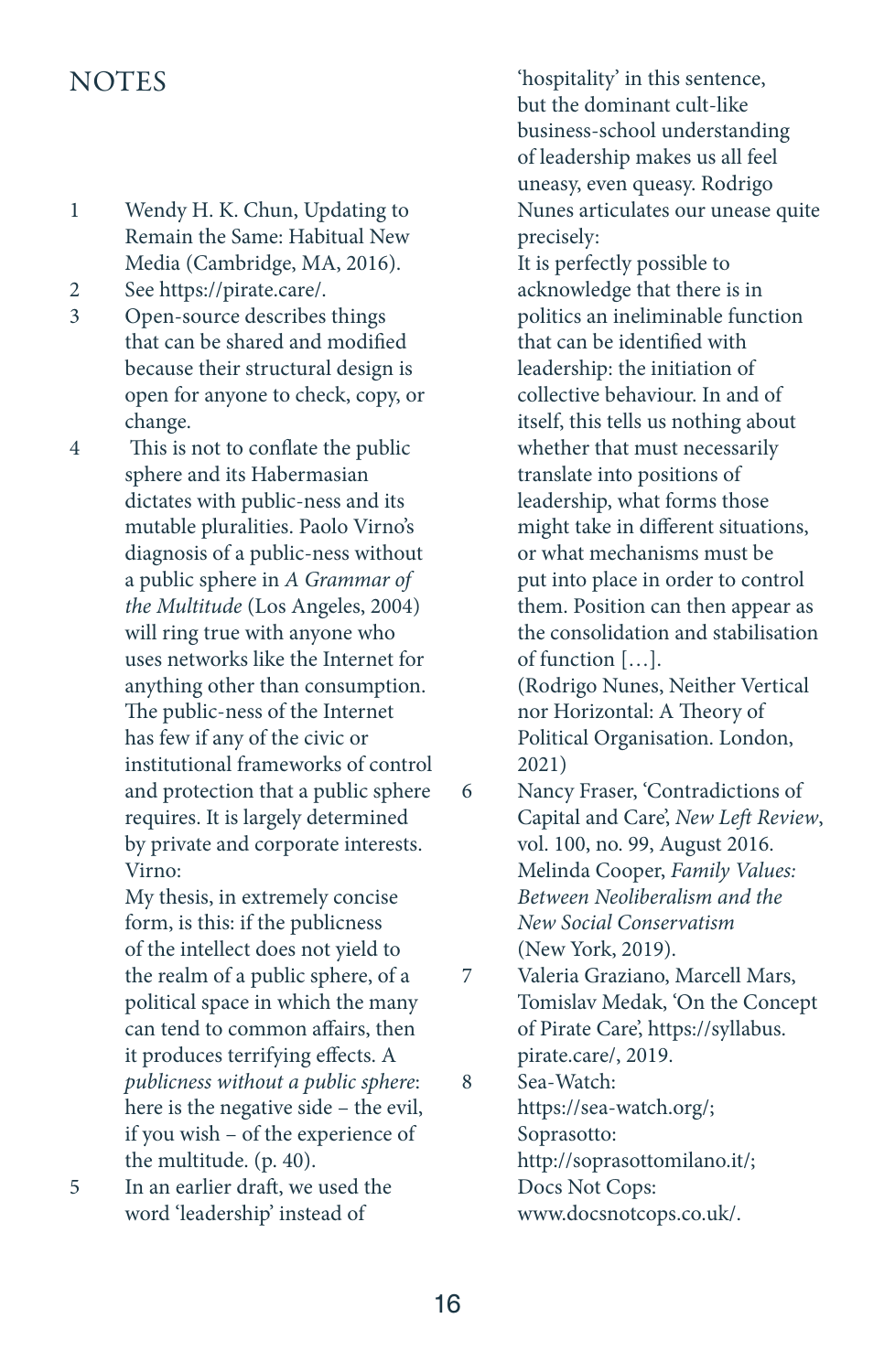- 9 For an introduction to the phenomenon of online syllabi, see: Valeria Graziano, Marcell Mars and Tomislav Medak, 'Learning from the #Syllabus', *State Machines: Reflections and Actions at the Edge of Digital Citizenship, Finance, and Art* (Amsterdam, 2019), pp.115– 128. For a list of #Syllabi (nonexhaustive) see: Online Syllabi & Social Justice Movements, https://syllabus.pirate.care 10 Machine Listening, A Curriculum is a project by Liquid Architecture developed in partnership with Melbourne Law School, ANU School of Art & Design, Unsound, and NTU Centre for Contemporary Art Singapore. It publishes existing and newly commissioned writing, interviews, music and artworks (https:// machinelistening.exposed/ curriculum/). Dotawo: A Journal of Nubian Studies brings together archaeological, historical, and philological research into Meroitic, Old Nubian, Coptic, Greek and Arabic sources with current investigations in modern anthropology and ethnography, Nilo-Saharan linguistics, and critical and theoretical approaches in postcolonial and African studies (https://pages.sandpoints.org/ dotawo/\_preview/journal/).
- 11 El Paquete is a one terabyte collection of digital material distributed since around 2008 on the underground market in Cuba as a substitute for broadband Internet (Source: Wikipedia, 'El Paquete Semanal', https:// en.wikipedia.org). Thanks to

Agustina Andreoletti for first introducing us to this practice during her presentation at the Pirate Care Conference, Coventry University, 2019.

- 12 For an introduction to the concept of affordance, see James J. Gibson, 'The Theory of Affordances', in *The Ecological Approach to Visual Perception* (Boston, 1979). For a more detailed discussion about media affordances, see William W. Gaver, 'Technology affordances' in *Proceedings of the SIGCHI conference on Human factors in computing systems* (1991) and Jeffrey W. Treem and Paul M. Leonardi. 'Social media use in organizations: Exploring the affordances of visibility, editability, persistence, and association', *Annals of the International Communication Association* 36.1 (2013), pp.143–189.
- 13 The concept of aliteracy refers to people who can read but choose not to. For a discussion of this growing phenomenon, see: Kylene G. Beers, 'No Time, No Interest, No Way! The 3 Voices of Aliteracy', *School Library Journal* 42.2 (1996), pp.30–33.
- 14 For an expansive critique of the attention economy in networked society, see Shoshana Zuboff, et al. 'Surveillance Capitalism: An Interview with Shoshana Zuboff', *Surveillance & Society* 17.1/2 (2019), pp. 257–266.
- 15 Richard Serra and Carlotta Schoolman, 'Television Delivers People' (Castelli-Sonnabend Films and Tapes, 1973).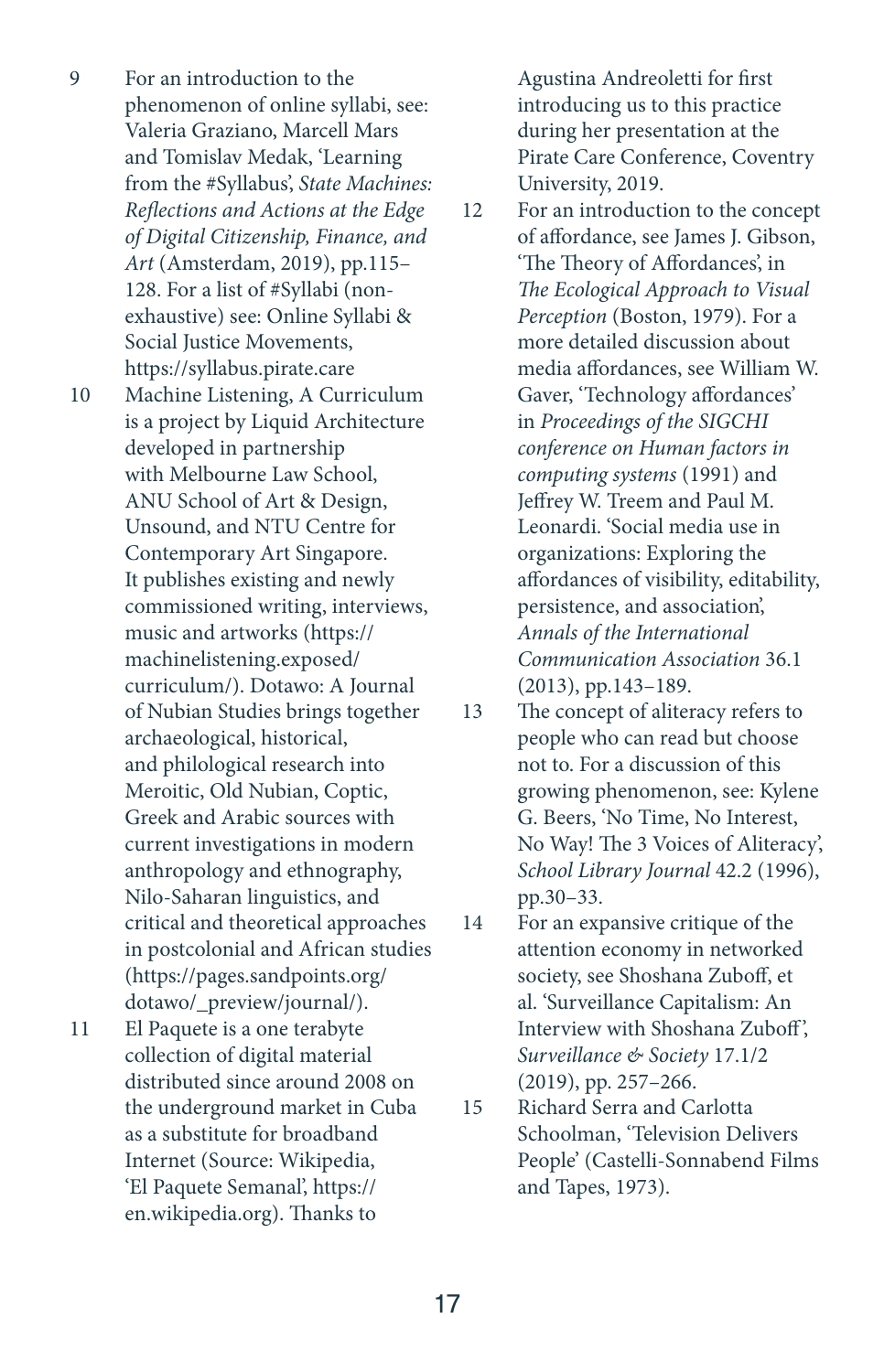- 16 Lawrence Lessig, *The Future of Ideas: The Fate of the Commons in a Connected World* (New York, 2002).
- 17 For a concise guide to working against digital loss, see: https://custodians.online/.
- 18 Stephen Wright has written some of the most relevant work in relation to art and art organisations and what he calls the 'usological turn', or the rise of 'the user' in response to the breakdown of 'the longstanding opposition between consumption and production' that underwrote modern ontologies of art (p. 1). He defines usership against expert culture, spectatorship and ownership (p. 1), as 'an opportunity-dependent relationality…a self-regulating mode of engagement and operation' (p. 68) that uses or misuses culture as each user decides. See, 'Towards a Lexicon of Usership' (Eindhoven, 2013).